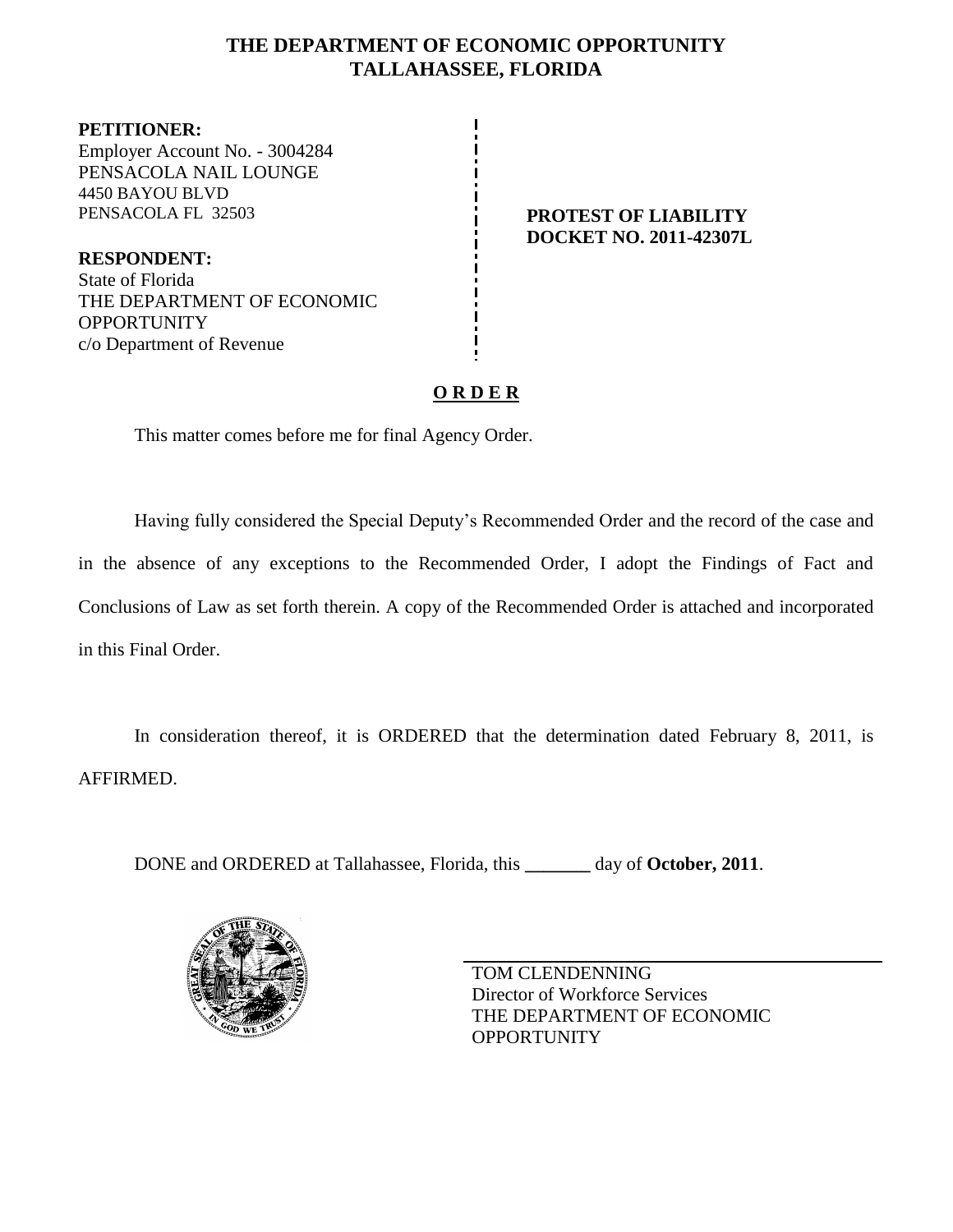# **AGENCY FOR WORKFORCE INNOVATION Unemployment Compensation Appeals**

MSC 345 CALDWELL BUILDING 107 EAST MADISON STREET TALLAHASSEE FL 32399-4143

#### **PETITIONER:**

Employer Account No. - 3004284 PENSACOLA NAIL LOUNGE INC ATTN: JENNY C TRAN 4450 BAYOU BLVD PENSACOLA FL 32503

#### **PROTEST OF LIABILITY DOCKET NO. 2011-42307L**

**RESPONDENT:** State of Florida Agency for Workforce Innovation

c/o Department of Revenue

# **RECOMMENDED ORDER OF SPECIAL DEPUTY**

TO: Assistant Director, Agency for Workforce Innovation

This matter comes before the undersigned Special Deputy pursuant to the Petitioner's protest of the Respondent's determination dated February 8, 2011.

After due notice to the parties, a telephone hearing was held on June 29, 2011. An attorney appeared for the Petitioner and called the Petitioner's treasurer/manager/co-owner as a witness. A tax auditor II appeared on behalf of the Respondent.

The record of the case, including the recording of the hearing and any exhibits submitted in evidence, is herewith transmitted. Proposed Findings of Fact and Conclusions of Law were not received.

#### **Issue:**

TIMELINESS: Whether a response was filed by a party entitled to notice of an adverse determination within fifteen days after the mailing of the Order to Show Cause to the address of record or, in the absence of mailing, within fifteen days after delivery of the order, pursuant to Florida Administrative Code Rule 60BB-2.035(5).

Whether services performed for the Petitioner by the Joined Party and other individuals constitute insured employment pursuant to Sections 443.036(19), 443.036(21); 443.1216, Florida Statutes, and if so, the effective date of the liability.

Whether the Petitioner meets liability requirements for Florida unemployment compensation contributions, and if so, the effective date of liability, pursuant to Sections 443.036(19); 443.036(21), Florida Statutes.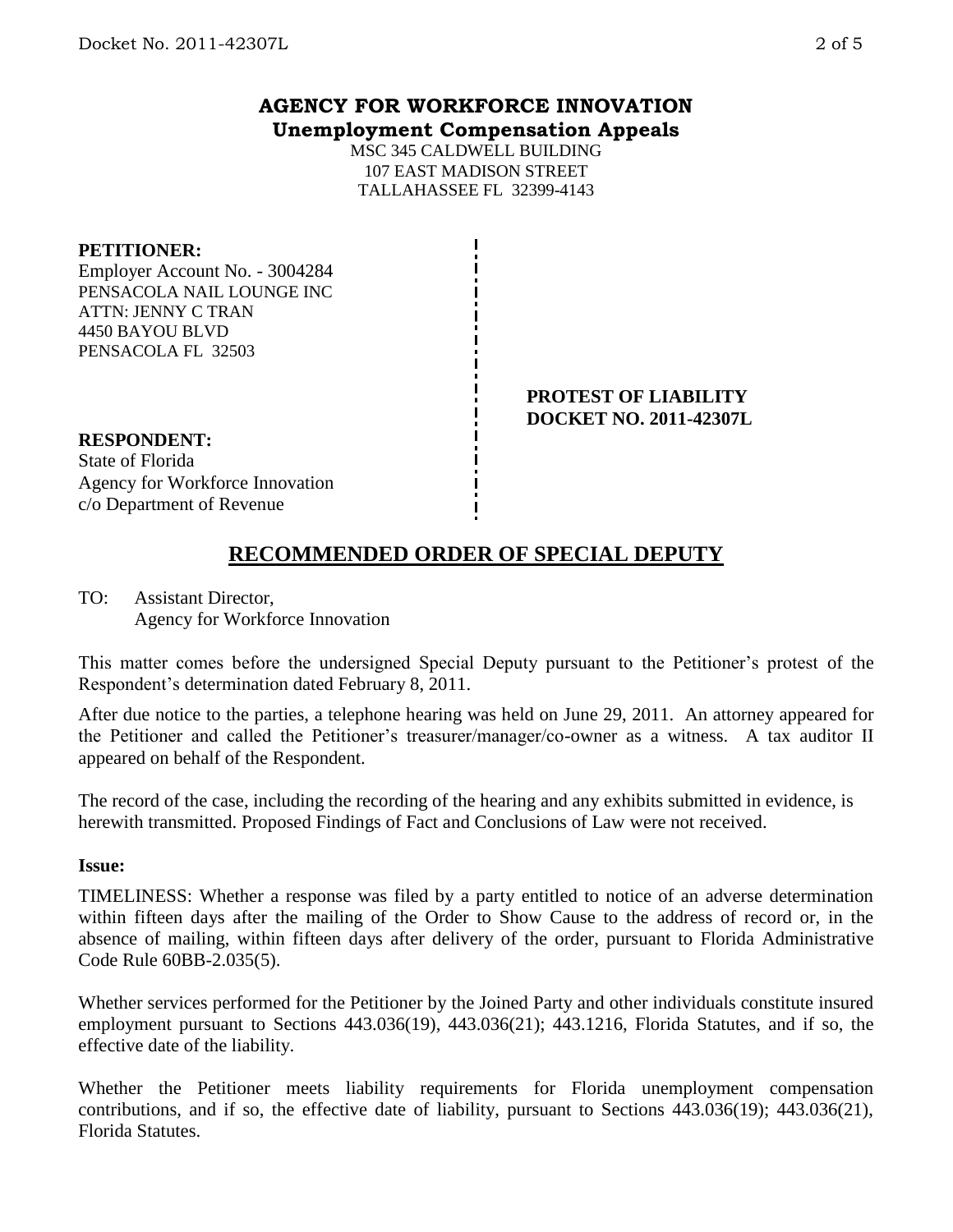Whether the Petitioner filed a timely protest pursuant to Sections 443.131(3)(i); 443.141(2); 443.1312(2), Florida Statutes; Rule 60BB-2.035, Florida Administrative Code.

**Jurisdictional Issue: TIMELINESS:** Whether a response was filed by a party entitled to notice of an adverse determination within fifteen days after the mailing of the Order to Show Cause to the address of record or, in the absence of mailing, within fifteen days after delivery of the order, pursuant to Florida Administrative Code Rule 60BB-2.035(5). An Order to Show Cause letter was mailed to the Petitioner on April 20, 2011. The Petitioner requested an extension of time to reply to the Order to Show Cause. The extension was granted, extending the time limit to respond to May 20, 2011. The Petitioner responded to the Order to Show Cause on May 20, 2011 by facsimile. The Petitioner's response to the Order to Show Cause is timely.

**Jurisdictional Issue:** Whether the Petitioner filed a timely protest pursuant to §443.131(3)(i); 443.1312(2); 443.141(2); Florida Statutes; Rule 60BB-2.035, Florida Administrative Code. The Florida Department of Revenue issued a Determination with a mail date of February 8, 2011. The Petitioner received the Determination on February 24, 2011. The Petitioner submitted an appeal to the Determination on March 1, 2011. In the instant case, the lateness of receipt of the Determination by the Petitioner indicates that either the Determination was not mailed upon the date listed or that some unknown issue held up the delivery of the Determination. In either case, the Petitioner responded promptly to the Notice of Determination. The Petitioner's appeal is therefore timely.

# **Findings of Fact:**

- 1. The Petitioner is a corporation, created for the purpose of running a nail salon.
- 2. The Petitioner has three corporate officers. The corporate officers receive a share of the yearly profits in lieu of other compensation.
- 3. The Joined Party provided services for the Petitioner as a receptionist from May 20, 2010 through December 2010.
- 4. The Joined Party's duties included answering phones, booking appointments, and rarely polishing nails. All work by the Joined Party was performed at the Petitioner's place of business.
- 5. The Joined Party was a family friend of the Petitioner. The Joined Party filled out an application and began work the next day. The Petitioner gave the Joined Party the option of paying her own taxes. The Joined Party agreed that she would pay her own taxes.
- 6. The Petitioner had one other worker performing services as a receptionist. The other worker performed the same duties under the same conditions as the Joined Party. The other worker was considered an employee by the Petitioner. The only difference between the two workers was the handling of taxes.
- 7. The Petitioner was open seven days per week. The Petitioner was open from 9am until 7pm Monday through Saturday. The Petitioner was open from noon until 6pm on Sundays. The Petitioner had a receptionist on duty every day.
- 8. The Joined Party was paid \$8 per hour by the Petitioner. The Joined Party's hours were kept track of through the use of a time sheet. The Petitioner provided a holiday bonus.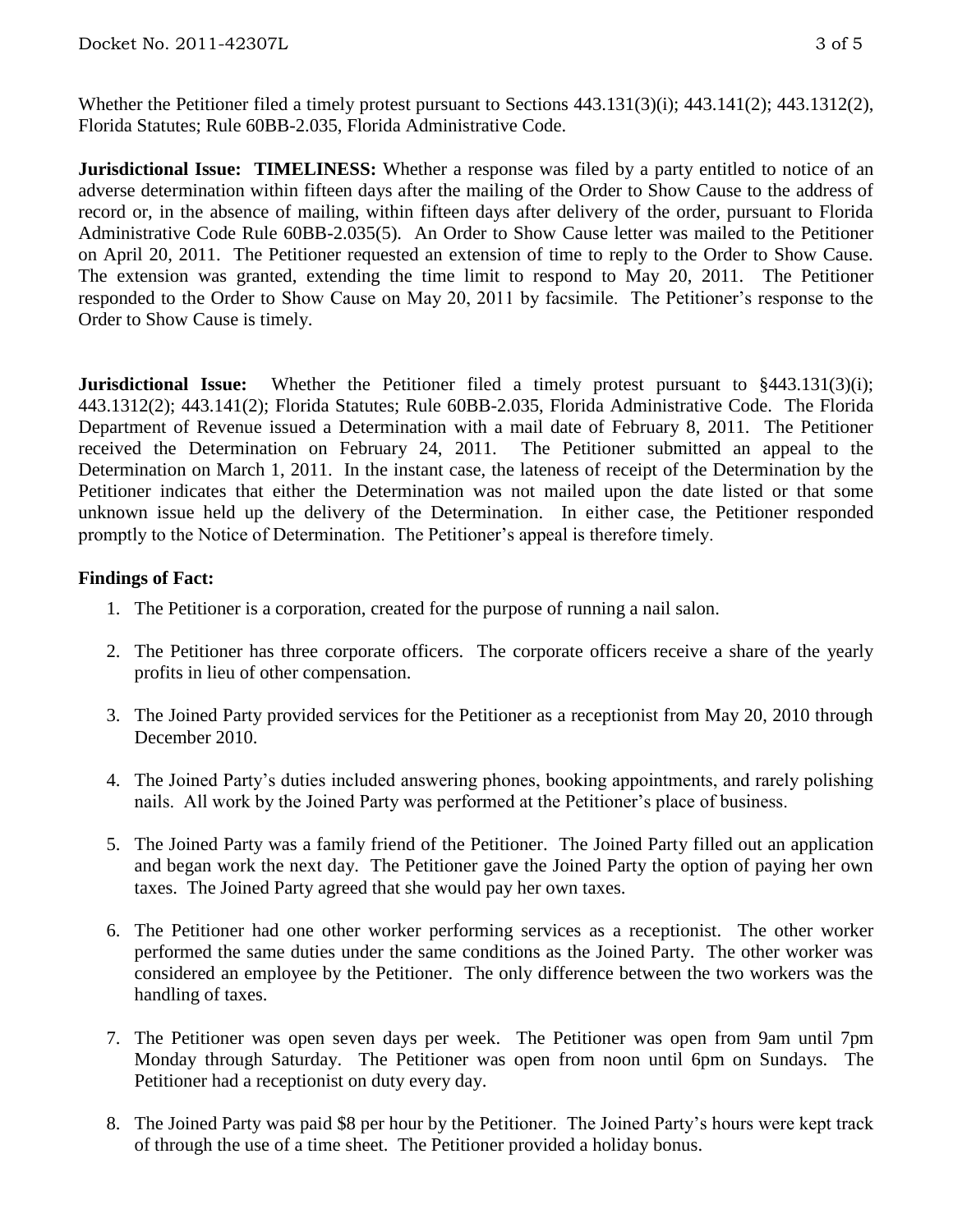- 9. The Joined Party's schedule was created on a weekly basis by the Petitioner based upon the availability of the Joined Party and the other receptionist.
- 10. The Petitioner provided training in the use of the computer system for the Joined Party. The training was mandatory and paid by the Petitioner.
- 11. The Joined Party was covered under the Petitioner's workmen's compensation policy.
- 12. The Petitioner required that the Joined Party wear a uniform shirt. The Petitioner provided uniform shirts with the Petitioner's logo.

### **Conclusions of Law:**

- 13. The issue in this case, whether services performed for the Petitioner constitute employment subject to the Florida Unemployment Compensation Law, is governed by Chapter 443, Florida Statutes. Section 443.1216(1)(a)2., Florida Statutes, provides that employment subject to the chapter includes service performed by individuals under the usual common law rules applicable in determining an employer-employee relationship.
- 14. The Supreme Court of the United States held that the term "usual common law rules" is to be used in a generic sense to mean the "standards developed by the courts through the years of adjudication." United States v. W.M. Webb, Inc., 397 U.S. 179 (1970).
- 15. The Supreme Court of Florida adopted and approved the tests in 1 Restatement of Law, Agency 2d Section 220 (1958), for use to determine if an employment relationship exists. See Cantor v. Cochran, 184 So.2d 173 (Fla. 1966); Miami Herald Publishing Co. v. Kendall, 88 So.2d 276 (Fla. 1956); Magarian v. Southern Fruit Distributors, 1 So.2d 858 (Fla. 1941); see also Kane Furniture Corp. v. R. Miranda, 506 So.2d 1061 (Fla. 2d DCA 1987).
- 16. Restatement of Law is a publication, prepared under the auspices of the American Law Institute, which explains the meaning of the law with regard to various court rulings. The Restatement sets forth a nonexclusive list of factors that are to be considered when judging whether a relationship is an employment relationship or an independent contractor relationship.
- 17. 1 Restatement of Law, Agency 2d Section 220 (1958) provides:
	- (1) A servant is a person employed to perform services for another and who, in the performance of the services, is subject to the other's control or right of control.
	- (2) The following matters of fact, among others, are to be considered:
		- (a) the extent of control which, by the agreement, the business may exercise over the details of the work;
		- (b) whether or not the one employed is engaged in a distinct occupation or business;
		- (c) the kind of occupation, with reference to whether, in the locality, the work is usually done under the direction of the employer or by a specialist without supervision;
		- (d) the skill required in the particular occupation;
		- (e) whether the employer or the worker supplies the instrumentalities, tools, and the place of work for the person doing the work;
		- (f) the length of time for which the person is employed;
		- $(g)$  the method of payment, whether by the time or by the job;
		- (h) whether or not the work is a part of the regular business of the employer;
		- (i) whether or not the parties believe they are creating the relation of master and servant;
		- (j) whether the principal is or is not in business.
- 18. Comments in the Restatement explain that the word "servant" does not exclusively connote manual labor, and the word "employee" has largely replaced "servant" in statutes dealing with